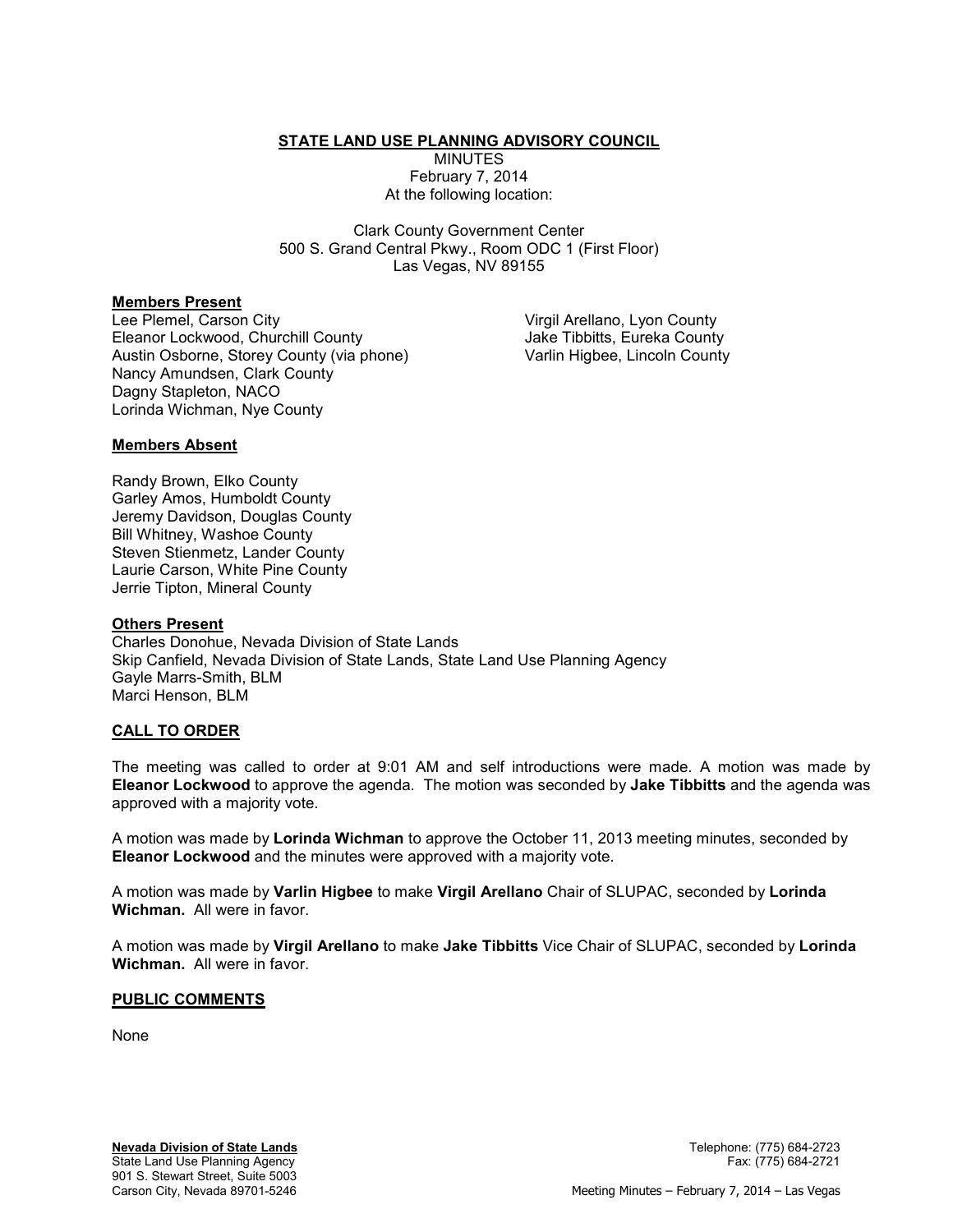### **AGENCY REPORT**

**Charles Donohue** gave a summary of some activities at the Division of State Lands. He mentioned the status of ongoing work by State Lands as a result of the White Pine and Lincoln land bills of last decade. Specifically, working with the USFS and BLM on who will pay for the costs of land transfers at the State parks and wildlife management areas that had land expansions. The required cultural clearances were holding up the transfers. It is cost-prohibitive for the State to conduct these resource inventories. Therefore, programmatic agreements have been put in place that, as State Parks does improvements, only those small areas affected by the improvements will have cultural clearance work. He stressed that during consideration of future land bills, it is important to identify costs associated with land transfers and the mechanism to pay for them. **Virgil Arellano** stressed the need for buy-in from the Congressional delegation.

State Lands has been working on its "Land Portfolio", working with agencies that are assigned State lands, and identifying their needs for expansion and any existing function problems. Some State lands could be identified for disposal through this process as "excess".

State Lands developed the State "Alternative E" for inclusion in the Greater Sage Grouse BLM/USFS DEIS. Comments on the DEIS were required by January 29. The Sagebrush Ecosystem Council is meeting on a regular basis addressing a number of issues including reviewing the USGS habitat mapping and developing the conservation credit system. **Virgil Arellano** asked if the conservation credit system can be used for renewable energy projects. **Charles Donohue** responded "yes". **Lorinda Wichman** expressed concern that the Sage Grouse DEIS is in conflict with the existing BLM Resource Management Plans. She is also concerned with the Reid/Heller Bill. In addition, she mentioned that the USFS roadless areas include many areas of Monitor Valley where roads exist. **Eleanor Lockwood** expressed frustration with years-long RMP update processes and then the potential for changes because of conflicts with the pending Sage Grouse EIS. **Lorinda Wichman** said that NEPA requires the plans to be similar. **Virgil Arellano** suggested the need for a statewide resolution from each county's commission through SLUPAC supporting the State's alternative and the activities of the Sagebrush Ecosystem Council. **Dagny Stapleton** suggested a standing item on the SLUPAC agenda for county-level coordination of the Sage Grouse issue, and involving the State Clearinghouse, especially in regard to the Governor's 60-day consistency review that will take place.

State Lands submitted to the Legislative Counsel Bureau updates to the agency's regulations for permitting activities on the bed and banks of navigable waters.

**Skip Canfield** stated that he is staff to the Nevada State Prison Steering Committee, developing recommendations to the Legislature on the future of the site. In addition, he is a member of the Governor's Military Council, developing recommendations on how to address the next round of Base Realignment and Closure (BRAC).

Also, he discussed changes to the SLUPAC Bylaws, as result of Assembly Bill 2 from last legislative session. Once the changes were reviewed, **Nancy Amundsen** moved to approve the amended Bylaws, seconded by **Eleanor Lockwood** with all in favor.

### **CLARK COUNTY'S MSHCP AND THE DESERT CONSERVATION PROGRAM**

**Marci Henderson** presented the program and the Clark County Multiple Species Habitat Conservation Plan (MSHCP).

August 4, 1989 – tortoise emergency listed by US Fish and Wildlife Service as endangered; revised to threatened.

•August – December 1989 - City of Las Vegas, SNHBA and developers file an injunction and lose; file an appeal and lose.

•An immediate and total moratorium exists on all new construction.

•Under federal law, tortoises cannot be moved, harmed, removed or killed; penalties for doing so amounted to a year in jail and a \$25,000 fine.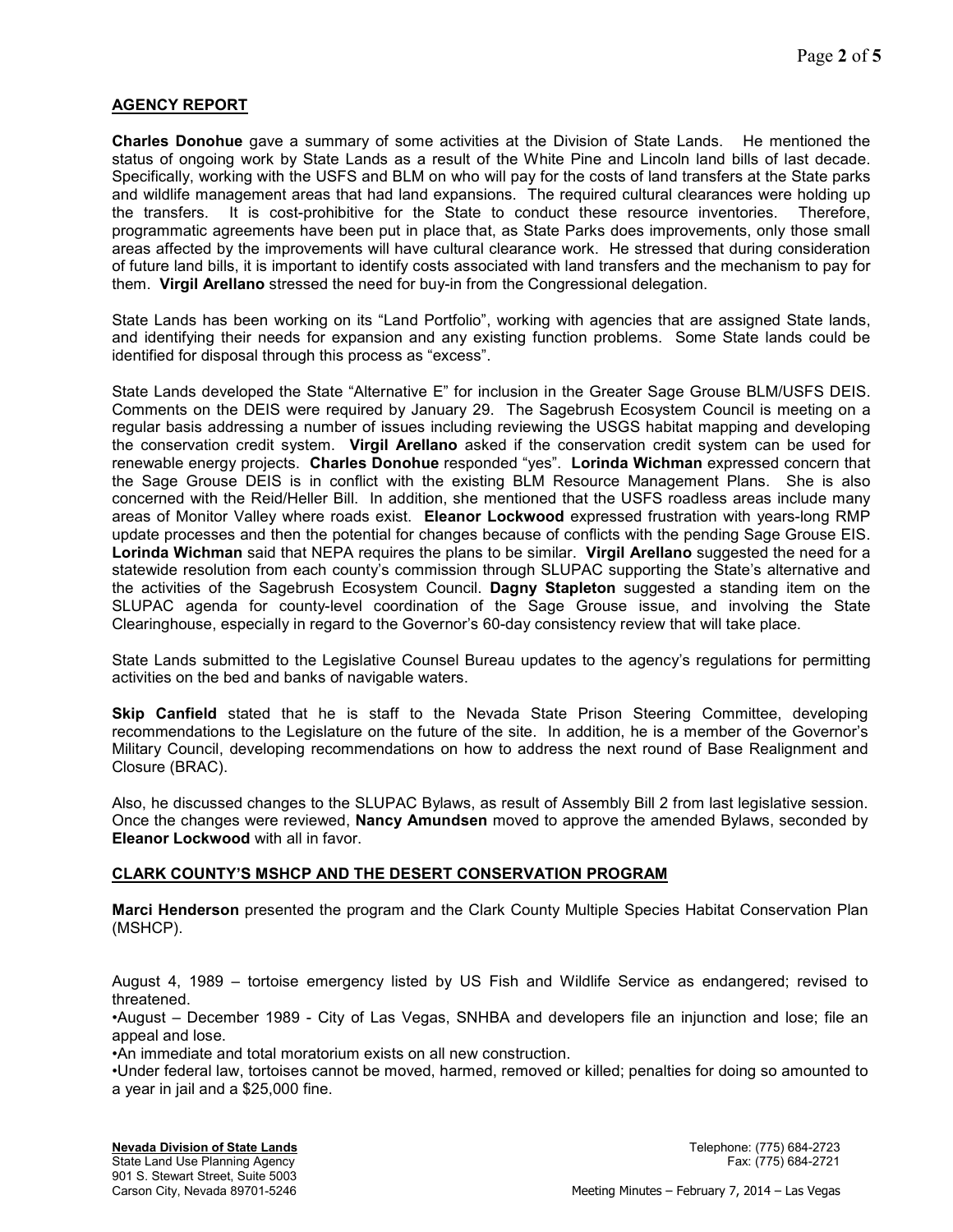December 1989 – August 1991 – For two years, County leads an effort to obtain a short-term incidental take permit to allow development to resume in exchange for the implementation of a short-term habitat conservation plan.

History

1994 – County and Cities apply for and receive a long-term incidental take permit in exchange for implementing a long-term incidental take permit.

•2001 – County and Cities apply for and receive an incidental take permit for 30 years, 78 species and 145,000 acres in exchange for implementing the Multiple Species Habitat Conservation Plan (MSHCP). History

> The Desert Conservation Program serves as the Administrator of the Clark County Multiple Species Habitat Conservation Plan (MSHCP) and incidental take permit Permittees:

 City of Las Vegas City of North Las Vegas City of Henderson City of Mesquite City of Boulder City Clark County Nevada Department of Transportation (NDOT)

30-year permit effective February 2001

•Take cannot exceed 145,000 acres

•Permittees collect a \$550 per acre disturbance fee to fund implementation

•MSHCP achieves conservation by augmenting existing funding/conservation on federal lands

•Fund habitat restoration and enhancement, public information, research and monitoring and other similar conservation actions

78 Covered species -2 federally listed species (desert tortoise and Southwestern willow flycatcher) 102 Evaluation species 51 Watch list species

Public Information and Education •Research •Inventory •Monitoring •Protective Measures •Restoration and Enhancement •Land Use Policies and Actions

Implementation is monitored through:

 Quarterly Administrator updates Quarterly financial, mitigation fee and land disturbance reports Biennial Progress Report (October 15 each odd year) Biennial Adaptive Management Report (March 15 each even year)

Estimated to have saved the community more than \$300 million in streamlined environmental permitting •Predicable pathway to project approval – no project delays due to endangered species •Regional approach to conservation for listed species

Staff capacity and expertise

•Local versus state/federal obligations and burdens

•Turn over at the governing board level; resistance to keep promises made

•Costs, costs, and more costs - \$95 million since 2001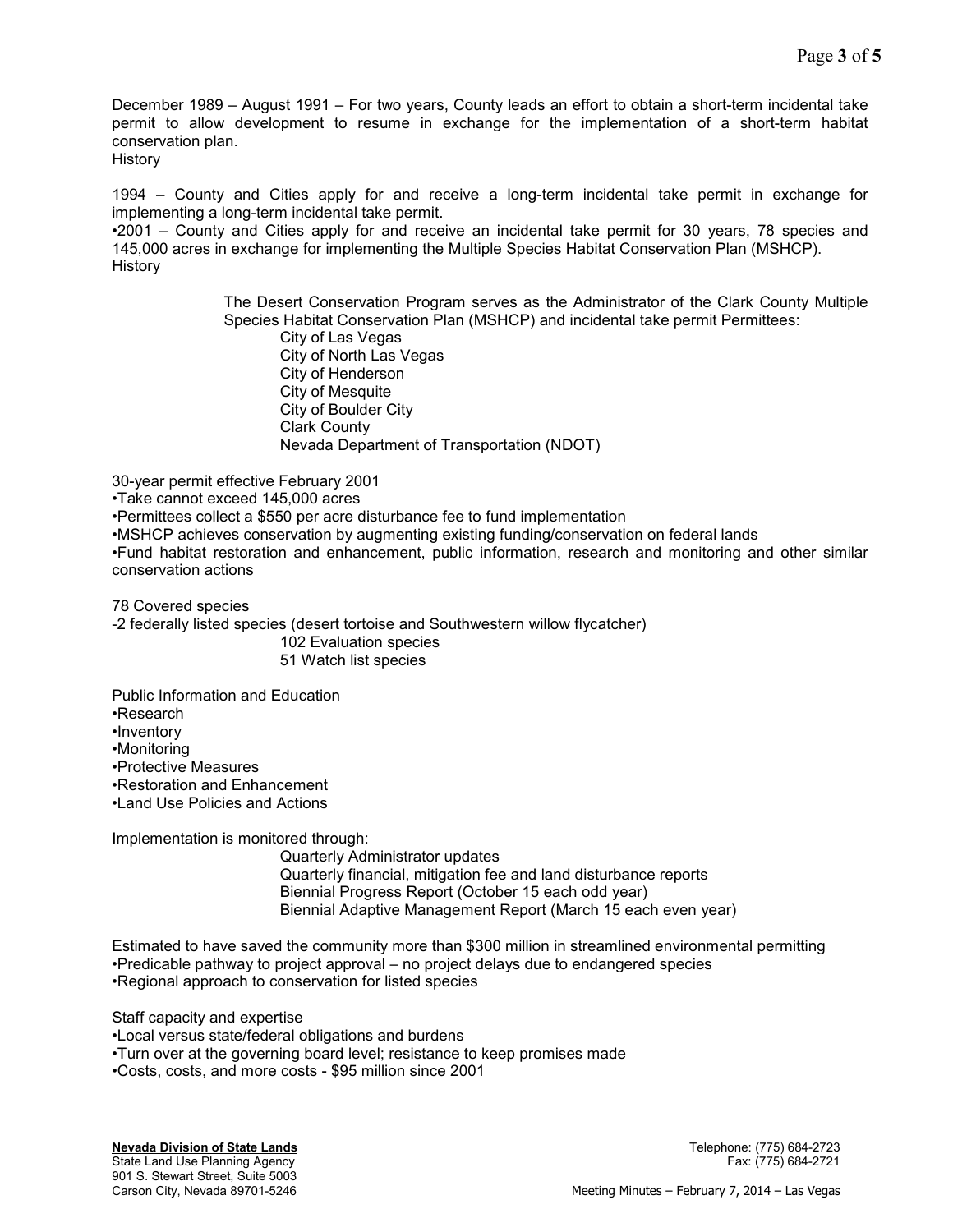**Gayle Marrs Smith** discussed 3 things to improve the working relationship between BLM and local governments.

- 1- It is a messy process. A transparent process is needed for credibility. Counties need to follow the process from proposal to decision.
- 2- BLM is in the Executive branch and must comply with laws. Local governments need to be familiarized with Federal regulations.
- 3- Work should kept at the local level with local expertise.

**Virgil Arellano** expressed concern that NEPA comment periods are too short. How can counties request extensions? **Ms. Smith** said that a county can be a cooperating agency. **Eleanor Lockwood** said that BLM comes to Churchill County Commission every month with project updates.

### **FRACKING IN NEVADA**

This topic will be heard at the May 23, 2014 meeting in Carson City.

### **COUNTY PLANNING ISSUES**

**Clark County – Nancy Amundsen:** The Boulder City conservation easement has naturally occurring asbestos. County development activities are increasing. MGM enclosed sports arena has been approved with park and outdoor events. County is processing multiple residential nonconforming zone changes – FAA noise contour restrictions.

**Churchill County – Eleanor Lockwood:** County moving forward with medical marijuana ordinance. DFA milk plant opening soon. Monitoring plan in place for high water table at the Stillwater geothermal plant.

**NACO – Dagny Stapleton:** NACO submitted comments on the regional DEIS for the conservation of the sage grouse. Recommend medical marijuana county-level ordinances should be enacted by May 2014. NACO developed a renewable energy and transmission corridor model ordinance in response to AB239. NACO is facilitating meetings with the Public Lands Taskforce.

**Nye County – Lorinda Wichman:** Water District citizens groups created. Pahrump Groundwater master plan ongoing.

**Lyon County – Virgil Arellano:** Upcoming redevelopment code workshop. County is considering development of an agricultural zoning district. Public lands policy under review. Northern Nevada Conservation and Economic Development Act has passed through committee in D.C.

**Storey County – Austin Osborne:** Sunny Hills project and possible Washoe/Storey county line adjustment. County is neutral on the adjustment now, waiting for outcome of public meeting and then 60 days till ballot initiative. There is also a county line adjustment being considered at Tahoe Reno Industrial park. Comstock Mining has 150 employees and is doing better, finding ore resources and will be expanding soon. Reclamation has also begun. A zone change and master plan amendment was approved across the county line in Silver City and includes a special use permit for mining development. A special use permit is being processed to reopen the Gold Hill historic mill where cyanide ore was mined in the 1940's. A BLM land transfer is being processed for the expansion of the county sewer plant, this will help the current moratorium on Virginia City residential. Comstock Mining is helping to pay for the reconstruction of the Marlette water system.

**Carson City – Lee Plemel:** 6-month moratorium on medical marijuana.

**Lincoln County – Varlin Higbee:** County's Public Lands Council has been reinstated. Possible new industrial development in Caliente.

## **Nevada Division of State Lands** Telephone: (775) 684-2723 State Land Use Planning Agency Fax: (775) 684-2721 901 S. Stewart Street, Suite 5003